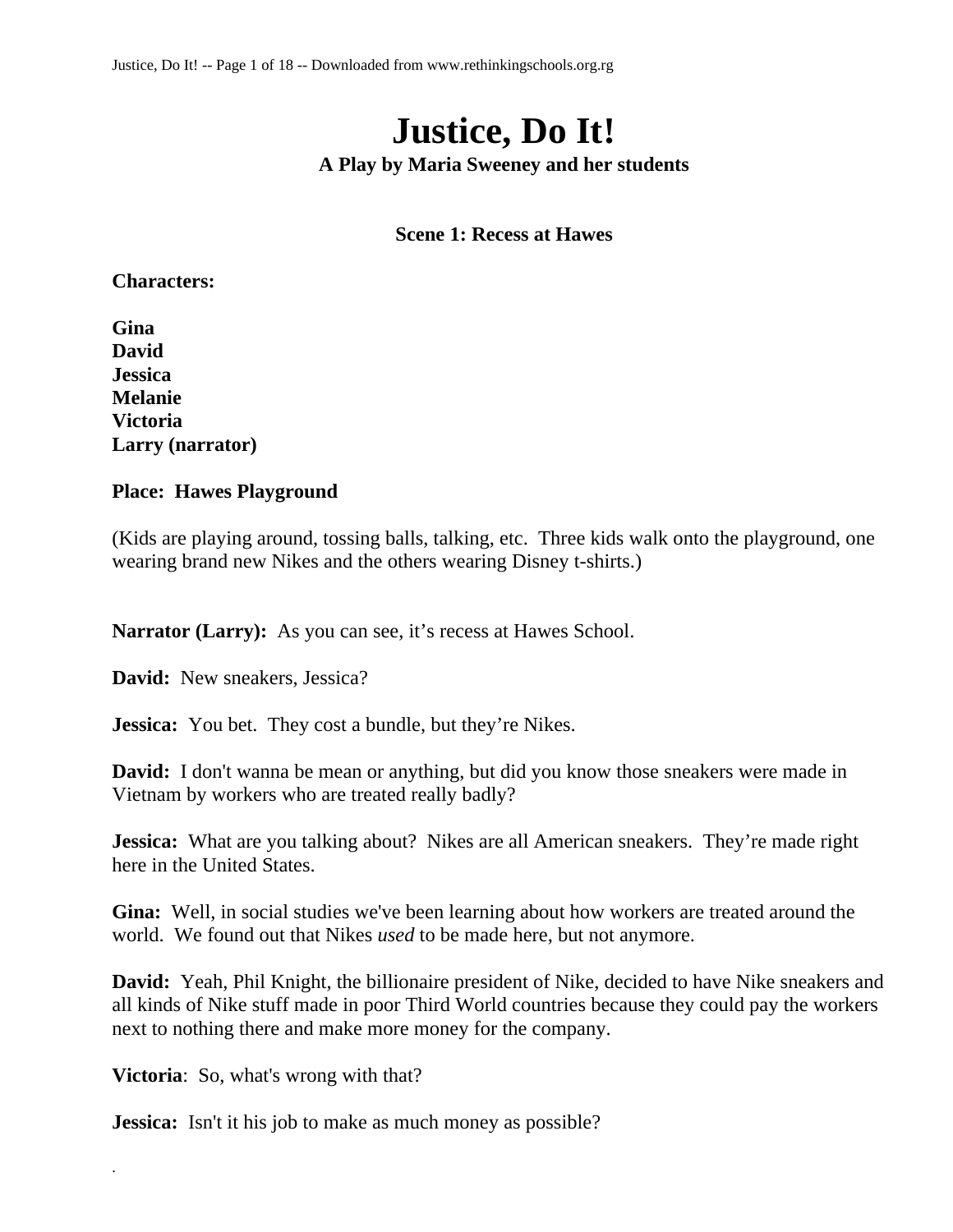**Gina:** Sort of, but, Nike can still make tons of money without exploiting desperate Third World workers.

**Melanie:** Whoa with all those big words -- exploiting desperate Third World workers--what does that mean?

**David:** Exploiting means taking advantage of other people to make money. Desperate means being very poor and not having any hope.

**Gina:** And Third World countries are very poor countries that are much less developed than the United States. They don't have many factories. Lots of people there don't have jobs and most of those who do make less money in a year than Americans make in two weeks. Sooo..., what the Nike corporation does is they go to countries like Indonesia and Vietnam and they hire very poor people and pay them very low wages.

**Victoria:** Isn't Nike doing a good thing giving those people jobs?

**Jessica:** Shouldn't they be grateful just to have a job?

**David:** They are glad to have jobs, but they want to be paid more and to be treated with respect.

**Gina:** Yeah, they want to earn enough money to feed their families and live decently. Oh and by the way, Melanie, Disney is treating their workers pretty badly in Haiti and other Third World countries.

**Melanie:** Give me a break, good ole Disney-- Mickey Mouse, Goofy, Pluto and all that sweet stuff. I can't believe that Disney would ex--what's that word?

**David:** Exploit

.

Melanie: Yeah, I don't believe Disney would exploit their workers. Next you're going to tell me that Coca Cola is bad to their workers.

**Gina:** No, Coca Cola is actually decent to their workers and the company still makes tons of money. That's the point. There are plenty of companies that pay their workers well and treat them decently and they still make money.

**David:** Right, that's why we're trying to get Nike and Disney to do the right thing.

**Victoria:** How do you plan to do that?

**Gina:** Well, we're going to tell everyone we know about how Disney and Nike treat their workers, and we're going to get lots of people to boycott Nike and Disney and to write letters to those companies.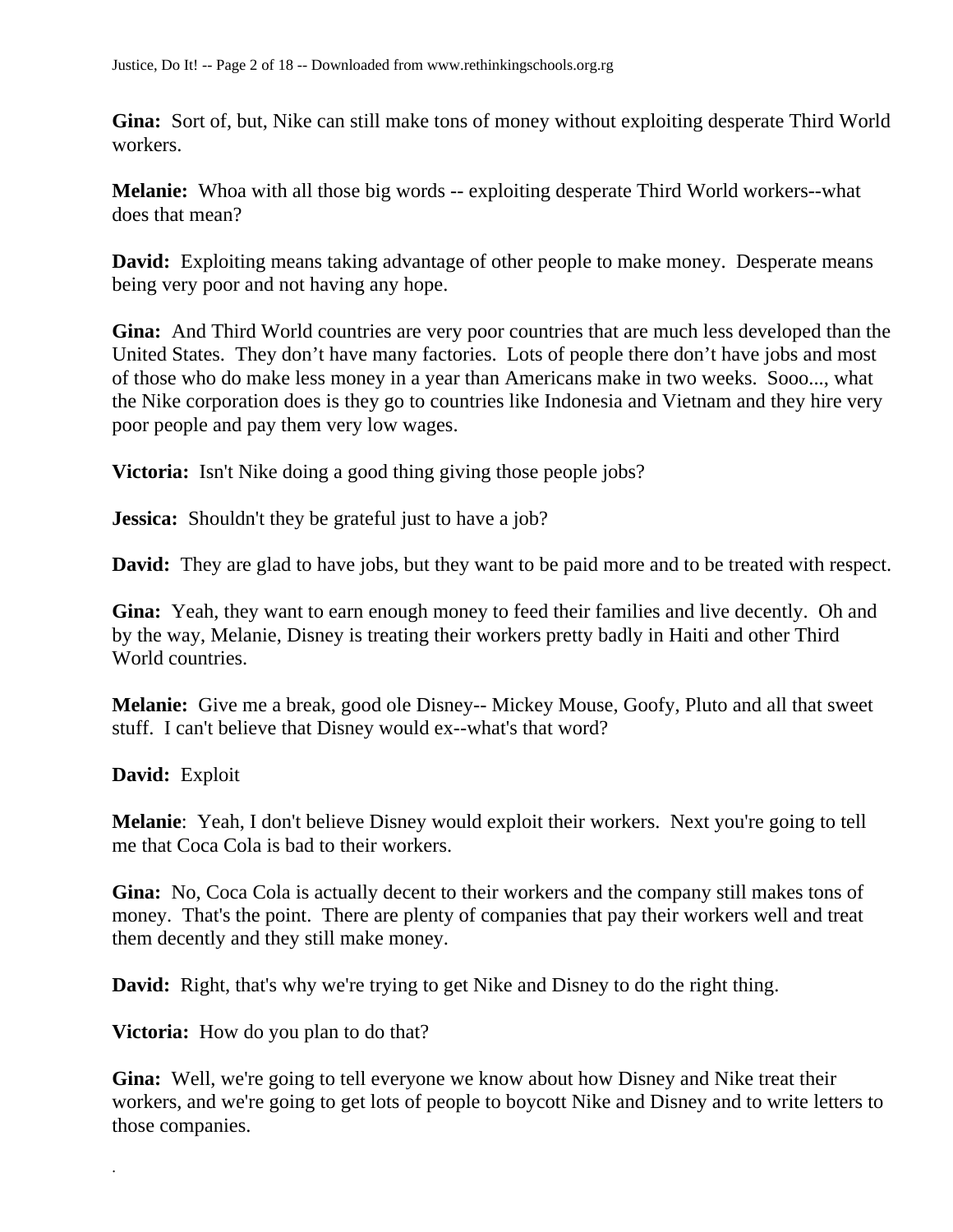**Victoria:** What does boycott mean?

**David:** It means to refuse to buy something in order to get a company to do something, like treat their workers right.

**Jessica:** You mean not buy Nike and Disney stuff?

**David and Gina**: Exactly!!

**Victoria, Melanie and Jessica:** That's crazy!!

**Gina:** Listen, in a few minutes our class is doing a play on all this. Come with an open mind and see what you think.

**Narrator (Larry):** Our play focuses on two major companies that are making their stuff in Third World countries-- Nike and Disney. There are actually many companies doing this, and more and more all the time. We chose to focus on Nike and Disney because these are very important companies for kids and originally this play was written for the kids at our school. We also chose Nike and Disney because they are very large and extremely profitable companies and there is a lot of research available on their companies' practices in Third World countries. The first half of the play focuses on Disney and the second half focuses on Nike.

#### **Scene 2**

**Characters:**

**Victoria (worker at McDonald's) Jaime (father) Bridget (child) Josie (mother) Alex (Vietnamese immigrant) Larry (narrator)**

**Place: McDonald's**

.

#### **(Victoria is standing behind counter at McDonald's. Family comes in to buy dinner.)**

**Narrator (Larry):** We're in a McDonald's somewhere in New Jersey. As you all probably know, McDonald's sells Happy Meals which often have Disney toys inside. Some of these toys are made in Vietnam and the workers making them aren't treated well at all.

 \* Jaime and Josie play the parts of the parents. Bridget is their child. Victoria is a worker at McDonald's and Alex is a Vietnamese immigrant.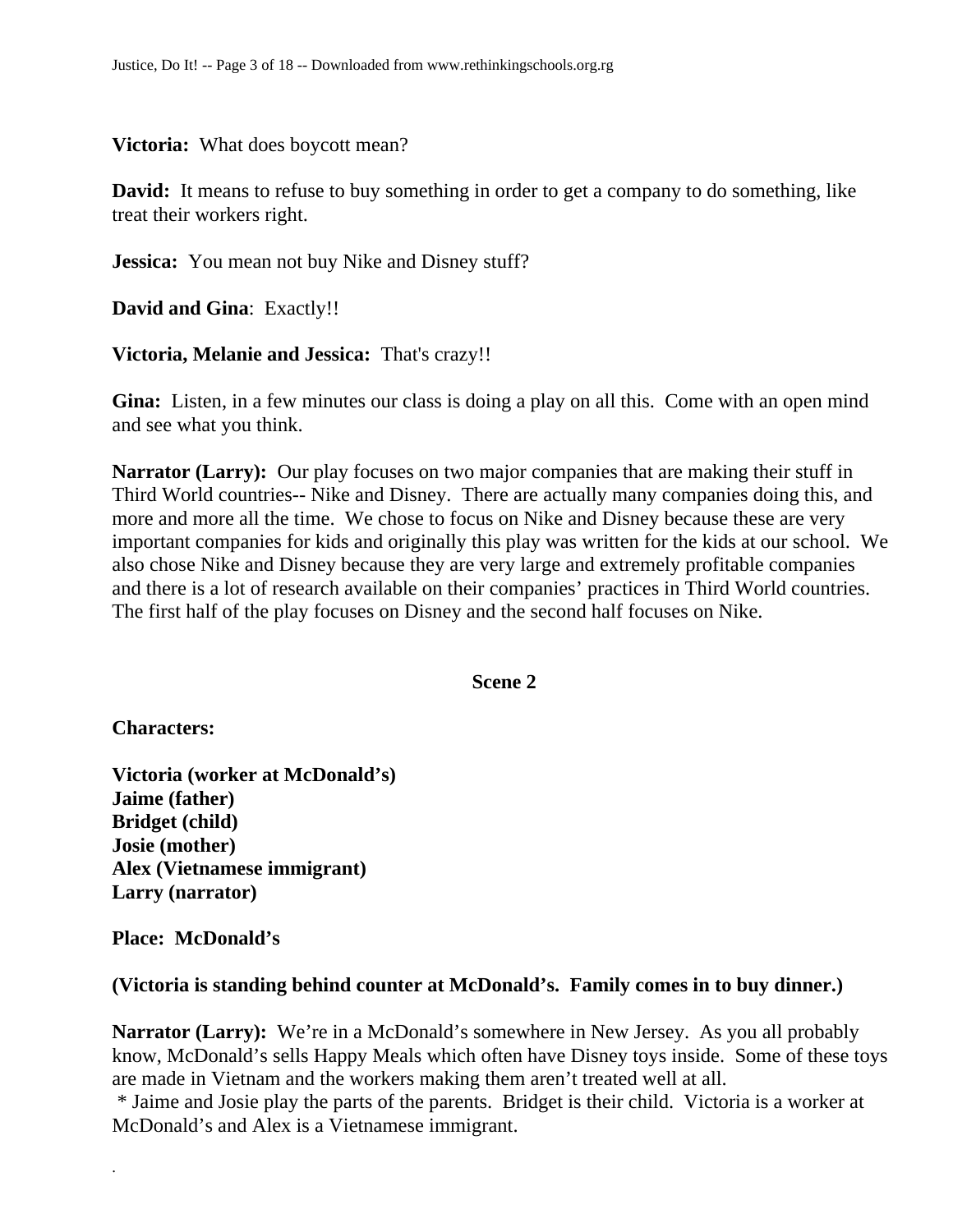**Bridget:** Yipee! Yipee! McDonald's! (sings McDonald's song. Victoria sings along with her.). Mom, can I get two Happy Meals so I can get two Disney toys. Please, pretty please with sugar on top. I promise I'll eat the second one for breakfast tomorrow.

**Josie:** I'm sorry, Sweetheart. I know you just won your big T-ball game and all, but you know how I feel about Happy Meals or any McDonald's food for that matter. There's not an ounce of nutrition in that stuff. One Happy Meal is more than enough.

**Bridget:** Daddy, please, please! Can't I just get two Happy Meals?

**Jaime:** You heard your mother, Dear. One Happy Meal is enough. And it had better make you happy.

**Bridget:** (Making a disappointed face, stomping her foot and crossing her arms.) Oh, all right.

**Victoria:** (to Josie) May I help you, Miss?

**Josie:** Yes, we'll have one Happy Meal.

**Victoria:** Anything else for you and your husband?

**Josie:** Heavens no. We'll eat something a bit more nutritious at home.

**Victoria:** Whatever! (to Bridget) Here's your Happy Meal, little girl.

**Bridget:** Oh I can't wait to see what my toy

is.

.

**Alex:** (to Bridget) Hi. Excuse me. I'm sorry to bother you, but is that a Happy Meal you're eating?

**Bridget:** Yeah, of course, but who are you? And where are you from? Mars? Everyone knows what a Happy Meal is.

Alex: Well, my name is \_\_\_\_\_\_\_ and my family recently came here from Vietnam.

**Bridget:** Oh, where's that?

**Alex:** Vietnam is in Asia, almost half way around the world. It's a very beautiful country, but very poor.

**Bridget:** Oh, that's too bad. Is that why you came here?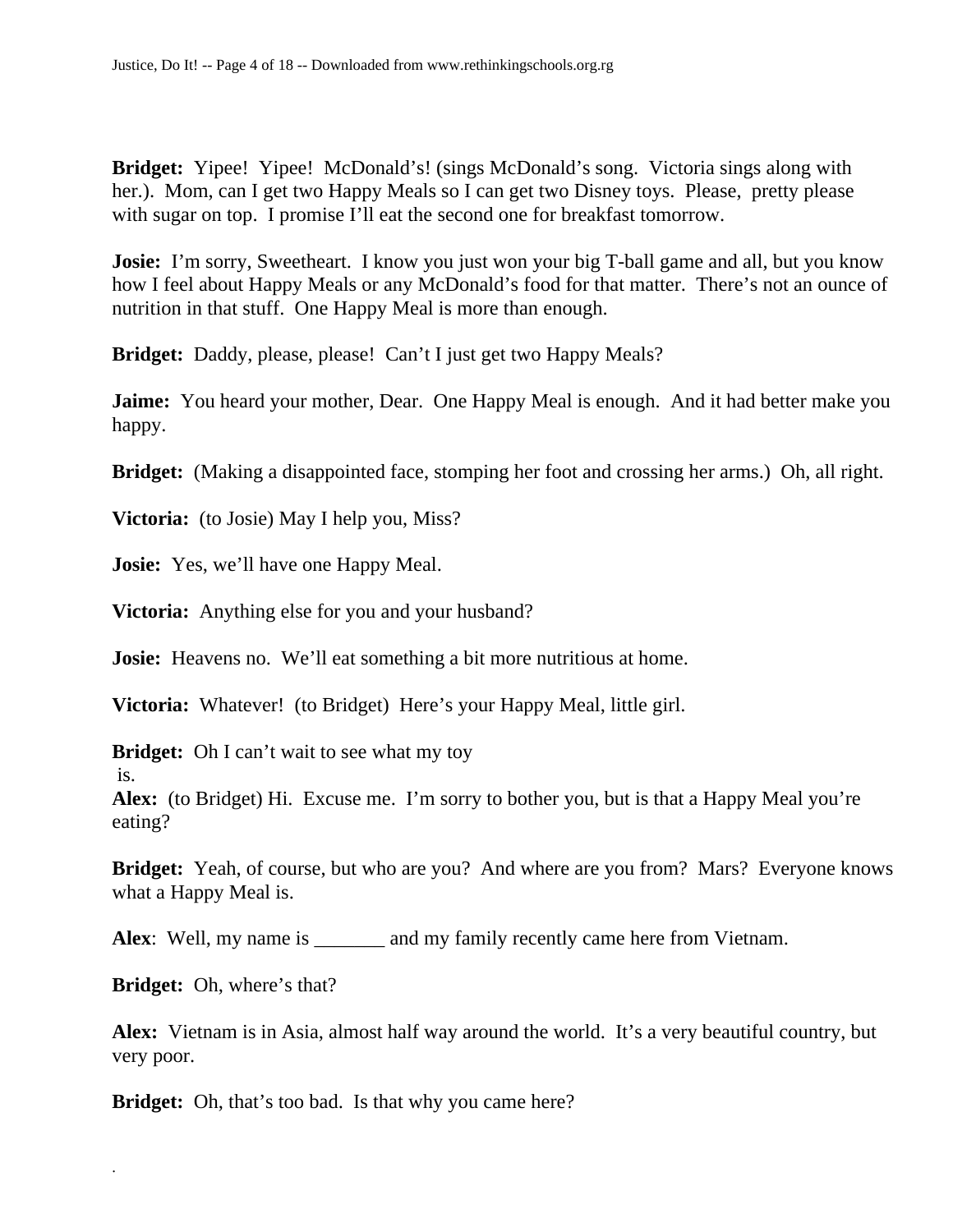## **Alex:** Yeah

**Bridget:** Well, you should get yourself a Happy Meal and start enjoying one of the great American pleasures.

**Alex:** Well, that's what I wanted to talk to you about. The little toys in those Happy Meals are made in a factory in my village back home. Many of the young girls from my village work in that factory. Some as young as 15 years old, including my sister, at least until we moved here.

**Bridget:** You mean these toys aren't made in the United States?

**Alex:** No, they're not. The Disney Company started making them in Vietnam because the people are so desperate and poor there they will work for very low wages.

**Bridget:** But if the workers are so young, aren't they just using their money for ice cream and Starbucks and stuff?

**Alex:** Not at all. Their money helps buy food for their families. The families really need the money. But the girls earn very little and the conditions in the factories are horrible.

**Bridget:** You're lying. I love Mc Donald's.

**Alex:** Well, there's no way to prove that I'm telling the truth unless you go to the factory, but look at this (taking out toy and showing child bottom of toy). It says right here "Made in Vietnam."

**Bridget:** Yeah, but that doesn't prove that the workers are treated badly there.

**Alex:** I guess it doesn't, but you can talk to my sister and she'll tell you. Her life was terrible when she worked in the Disney factory.

**Bridget:** Really? How bad was it?

**Alex:** Awful, she worked such long hours and the bosses mistreated her. Sometimes she was punished for not working fast enough and no matter how hard or how fast she worked she was never paid more than \$ 2 a day.

**Bridget:** Two dollars! That's about how much it costs for a Happy Meal. I feel sorry for your sister and the other girls who work in that factory.

**Alex:** Yeah, so do I, and there's another problem, too.

**Bridget:** What's that?

.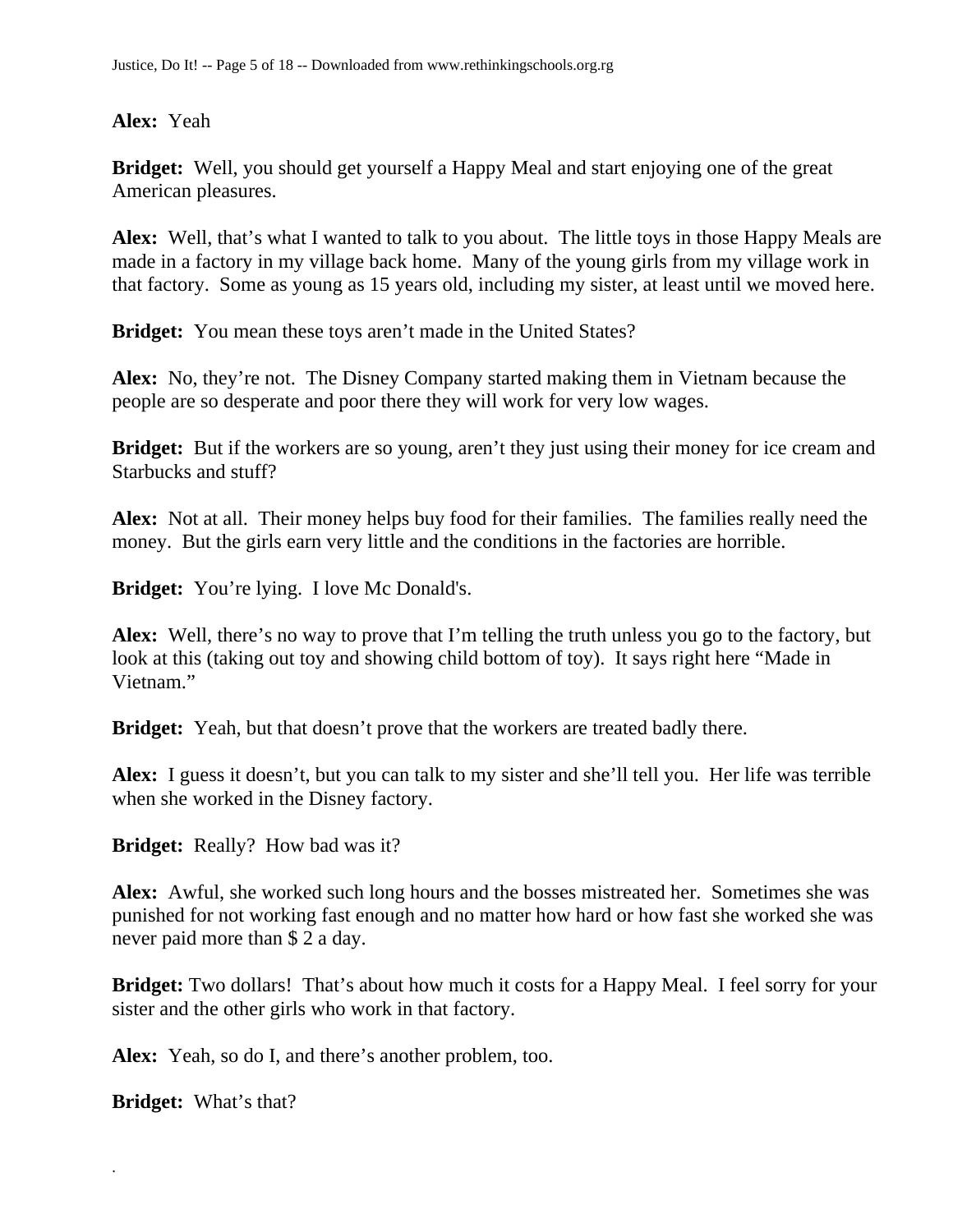**Alex:** It's acetone, one of the chemicals used to make those toys. Acetone is poisonous. **Bridget:** (throwing toy) Poison? Yuck!

Alex: Don't worry. The toy won't poison you. But making it can make the workers very sick. Do you know what nail polish remover smells like?

**Bridget:** Sure. It smells really bad.

**Alex:** Nail polish remover is acetone. They use it as a paint thinner when painting the toys. Now imagine gallons of this smelly stuff. Imagine breathing acetone fumes hour after hour in a room with hardly any air.

**Bridget**: pee u

.

**Alex:** And one day recently about 15 girls in my sister's factory passed out from the fumes. A few had to be rushed to the hospital.

**Bridget:** That's horrible.

**Alex:** And the factory owner didn't even care. They still use that same chemical and they haven't improved the ventilation.

**Bridget:** I feel just terrible. What can I do?

**Alex:** You can do what hundreds of children have begun doing: stop buying Disney products and write a letter to Michael Eisner telling him to improve the working conditions and raise the pay of the workers.

**Bridget:** You bet I will. And I'll get all my friends to join in, too.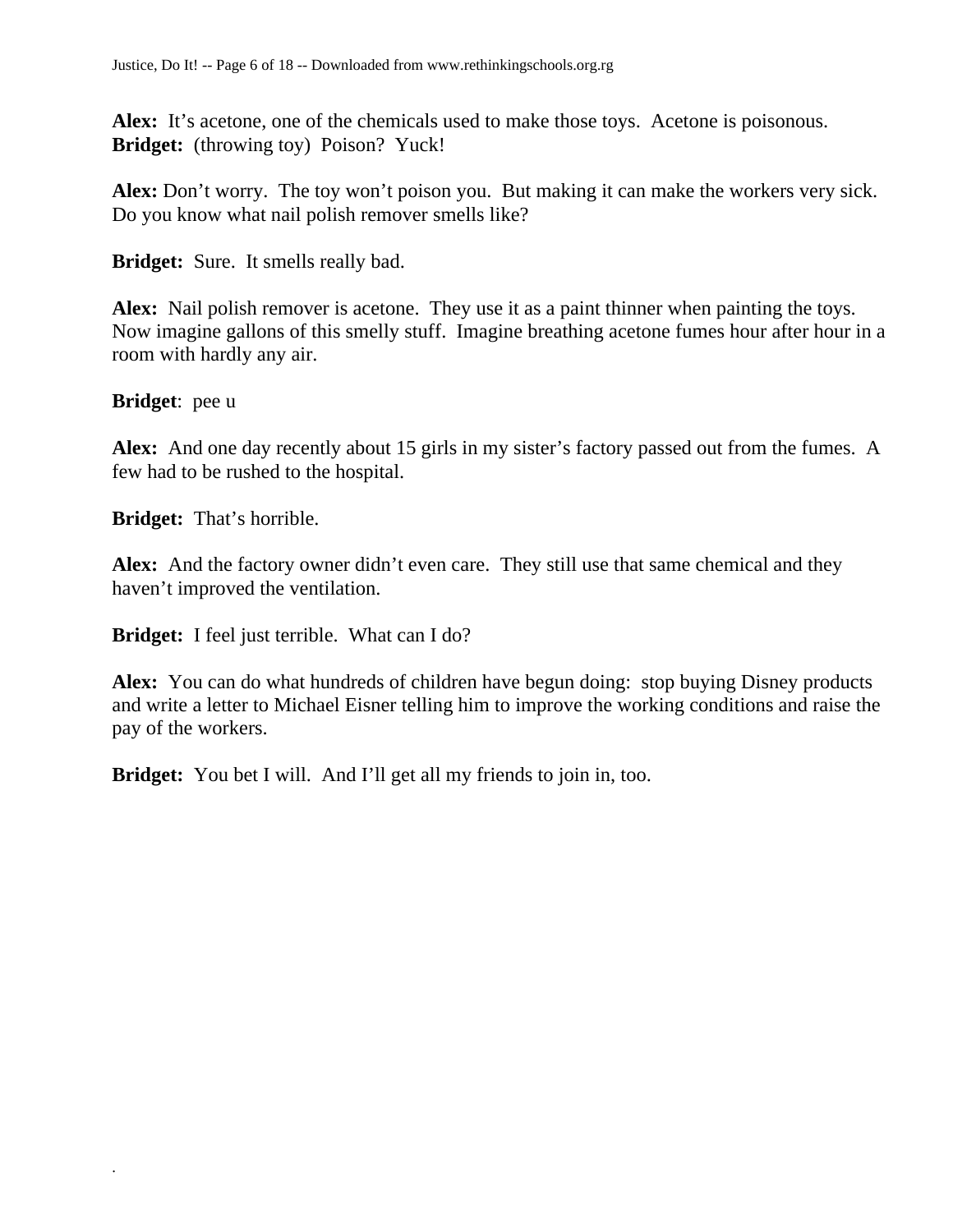#### **Scene 3**

## **Characters:**

**Jaime (dad) Daizo (child) Yukiko (mom)**

## **Narrator (Jaime)**

## **Place: Home of Haitian Family**

(Child is seated in a shack with very simple furniture and a few bowls. Parents enter, coming home from work.)

**Narrator (Jaime):** We're in the home of a typical Haitian family that works in a Disney factory. Most families live in small one room shacks, probably smaller than most of your bedrooms. Most don't have running water. The parents of this family work in a factory making 101 Dalmatians pajamas. They earn only \$ 2.20 a day. They would need to earn at least twice that much to be able to pay for the bare essentials: food, water, rent, bus fare and tuition for their child to go to school.

\* Daizo is the child. Yukiko is the mom and I am the father.

**Daizo:** Hi, Mom. Hi, Dad! I'm so glad you're home. I'm very hungry.

(Parents hug child and say hello.)

.

**Daizo:** You got paid today; didn't you? What did you bring for dinner?

**Jaime:** Daizo, I'm very sorry, but after paying the rent, and the bus fare and giving our boss the money we owed him for the crummy lunches we get at work, we only had a few dollars left. We were only able to buy beans and rice.

Yukiko: (holding up bags of beans and rice) And we have to make this last for two weeks. We can only eat a little bit each day.

**Daizo:** I'm so tired of being hungry and getting sick all the time. Oh, how I wish we could have chicken and oranges.

**Jaime:** I know; it's terrible. The last time you were sick with that very high temperature we couldn't even afford to take you to the doctor. Our job doesn't give us any medical insurance.

**Yukiko:** And I feel so guilty that neither of us can stay home with you when you get sick, but we don't get any sick days.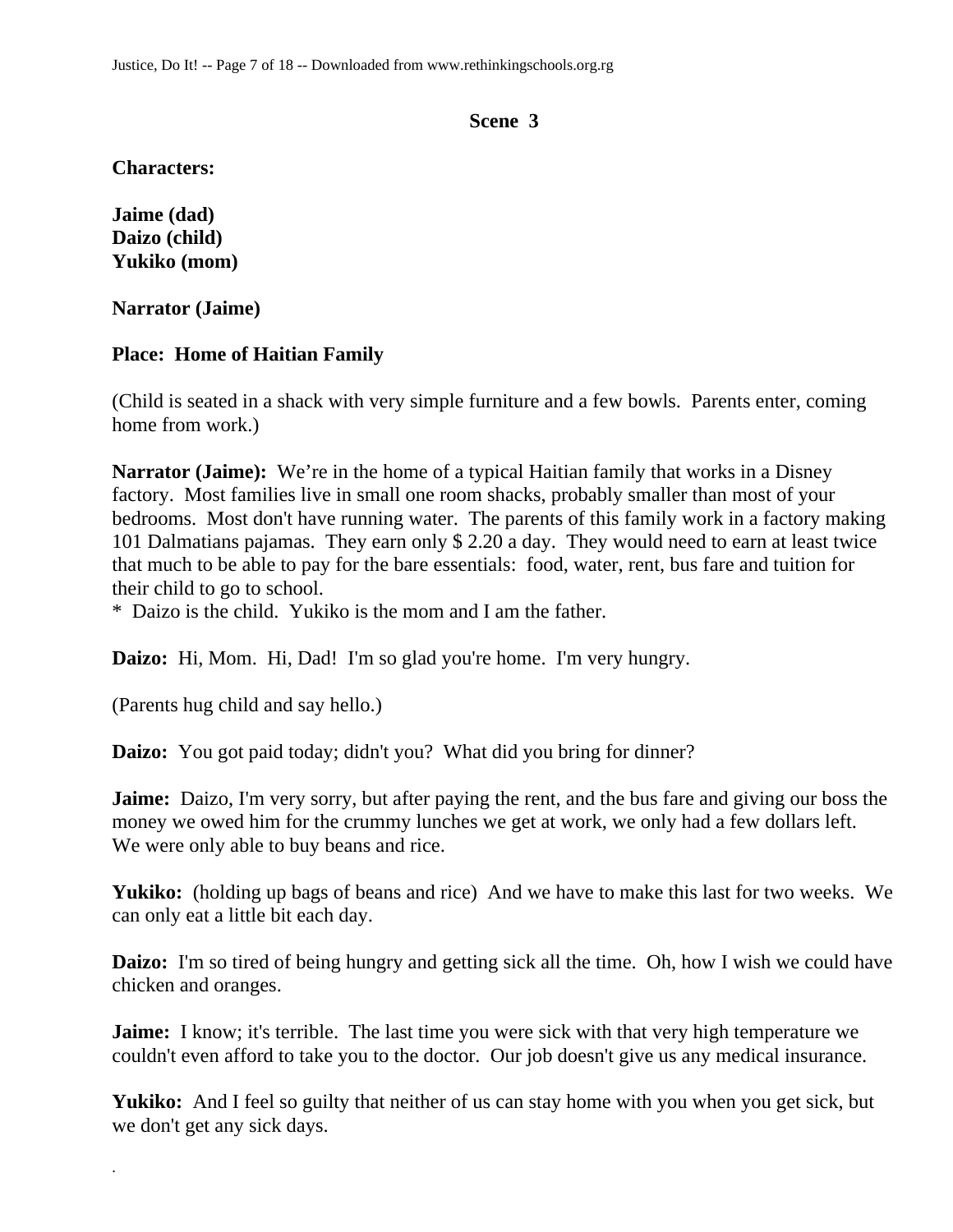**Jaime:** That's right. If we stay home, we loose a day's pay.

**Daizo:** Our life is so hard. Will things ever get better?

**Jaime:** Well, I heard from someone at work who has relatives in the United States that a big movement is starting up there to help us.

Yukiko: Yeah, people are starting to boycott Disney and to write letters to Michael Eisner.

**Daizo:** Who's Michael Eisner?

**Jaime:** He's the president of Disney. I heard that lots of children and adults have been having protests at the Disney stores and they are asking Michael Eisner to start treating workers like us better.

Yukiko: Yes, and we're also starting a union at work.

**Daizo:** What's a union?

**Jaime:** That's a group of workers who join together to fight for their rights. The only problem is that in the past anytime we started to form a union the boss would fire all the leaders.

**Daizo:** Isn't that illegal?

**Yukiko:** Yeah, but the boss doesn't care. He gets away with it.

**Daizo:** Well, I hope that the people in the United States and the union you're starting can help us.

#### **Scene 4**

**Characters:**

.

**Han (boss) Jaime (Bobby-worker, narrator) Jon (worker)**

**Place: Disney Factory**

(Workers are standing behind tables sewing Disney clothing.)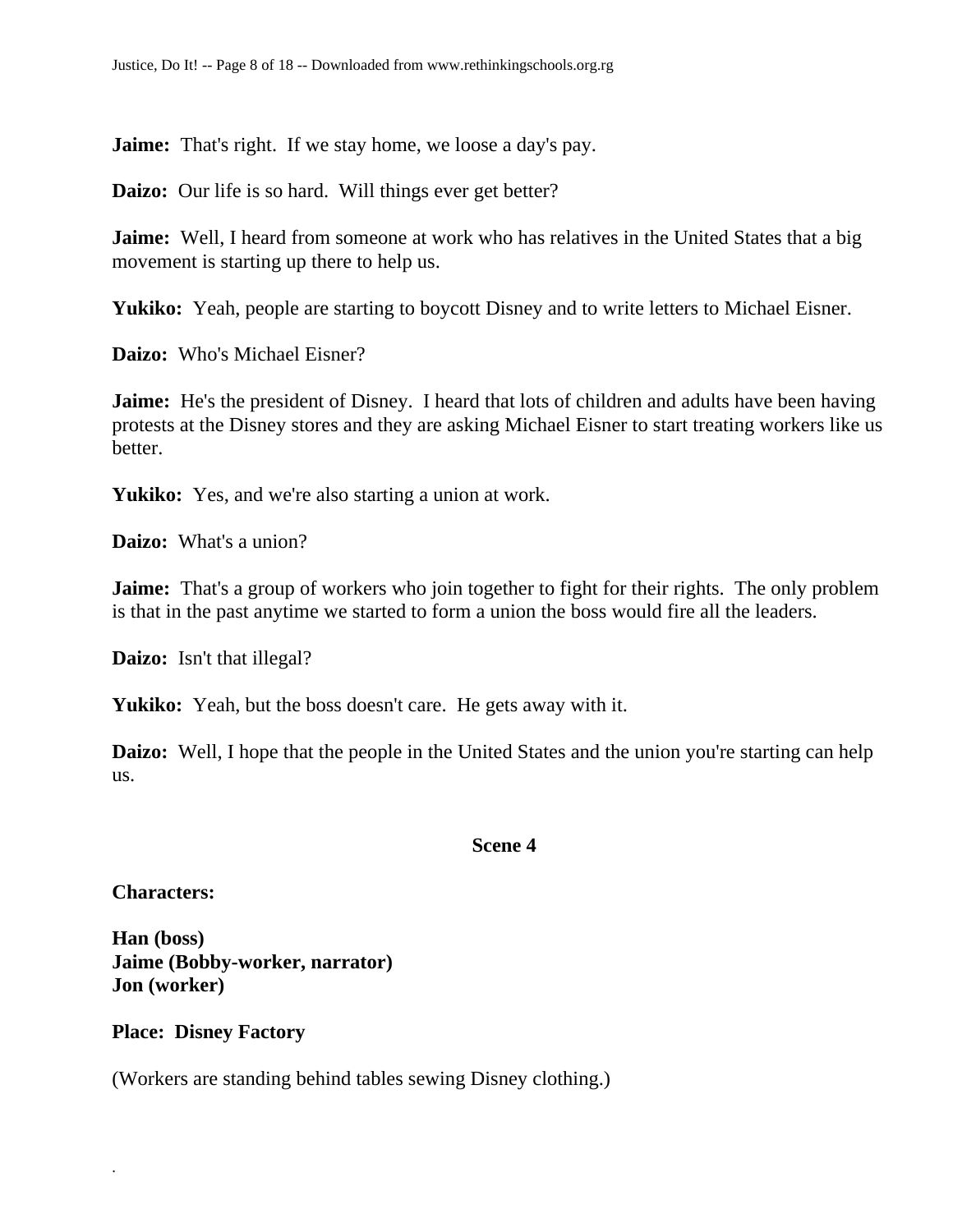**Narrator (Jaime):** We're in a factory where Disney clothing is made. Everything that you see in this scene is based on information gathered by human rights groups who went to Haiti to investigate working conditions in Disney factories. \*Han plays the boss. Jon plays a worker and I play a worker.

Han: (starts walking in. He looks down at the attendance sheet and then up at the workers.) Where is Josh (shouting)?

**Jon:** Um, I'll ask Bobby. Bobby, Where is Josh?

**Jaime:** I heard that he's very sick. He got dehydrated at work yesterday.

**Han:** Okay, that's one less worker. The rest of you will have to work extra hard today. (he walks off stage.)

**Jon:** So another worker down. If this keeps up, we'll all be on our backs. It's about 95 degrees in here and there's no circulation.

**Jaime:** And the boss never lets us stop for a drink. No wonder Josh got dehydrated.

**Han:** (comes storming back on stage.) You guys better stop the talkin' and get back to work.

**Jaime and Jon:** Yes, Sir (in a trembling voice)

(Han walks off stage again.)

.

Jon: You know, I've had enough of this. We're treated like slaves around here. We need to form a strong union.

**Jaime:** Remember what happened to the last ones who tried to start a union.

**Jon:** Yeah, I know, they beat up Susan and William and then they fired them. But we've got to do something. We can't go on living like this.

Jaime: You're right. I can't take it anymore. They force us to work faster and faster to make more and more of these pajamas.

**Jon:** I heard that it costs Disney less than a dollar to make each pair of pajamas. That's cause they pay us hardly anything. And then they sell these things for twenty bucks in the United States.

**Jaime:** Twenty bucks! (shouting in amazement). It takes me two weeks to earn that much.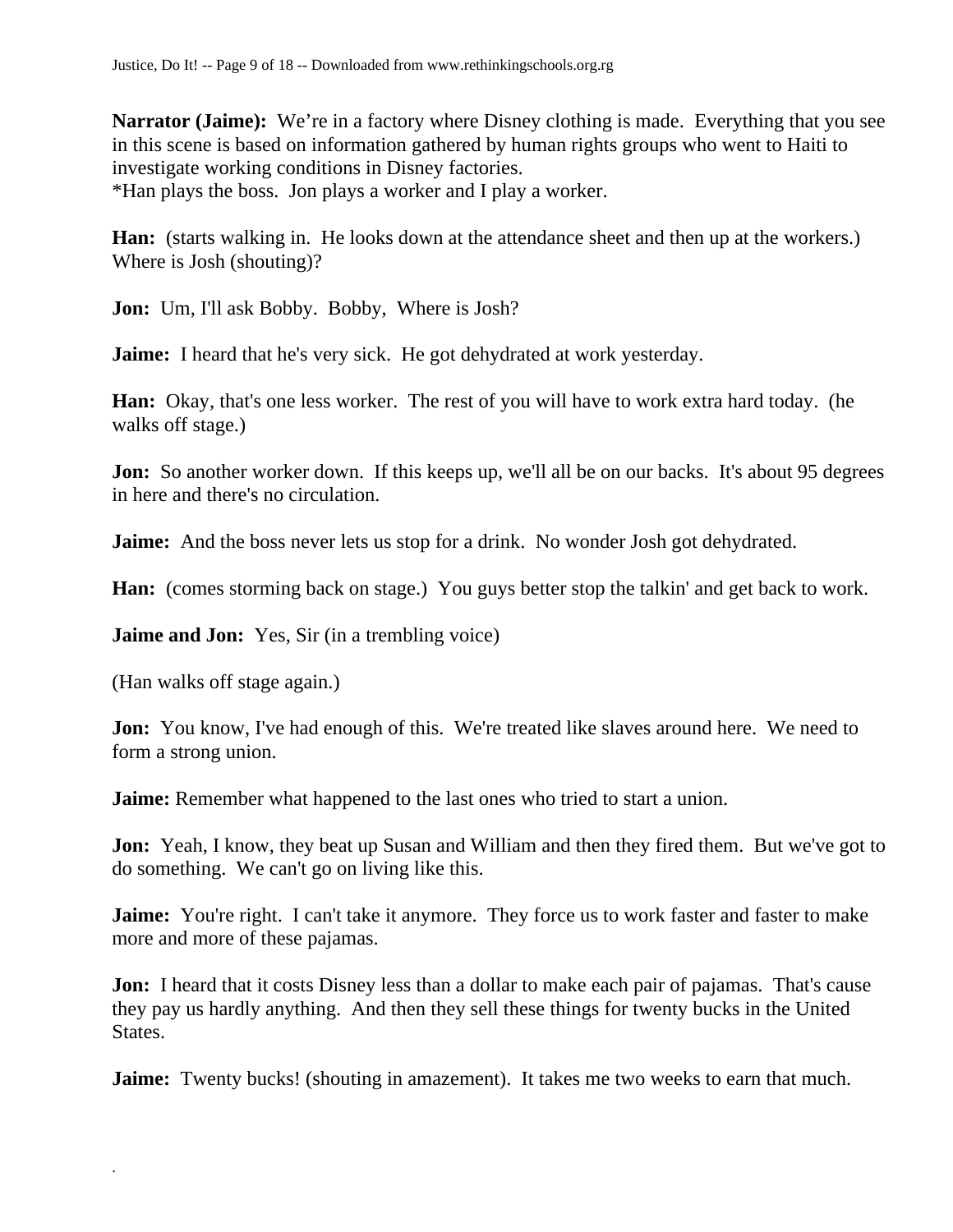**Jon:** And that's not all. Did you know that in 1993, the president of the Disney Company, Michael Eisner, earned \$220 million dollars? That's something like ninety seven thousand dollars an hour.

**Jaime:** While we earn only twenty eight cents an hour.

**Jon:** What a gyp.

**Jaime:** It sure seems like the Disney company can afford to pay us more money.

(Han storms back on stage.)

**Han:** (shouting) I just told you guys, no talking on the job. You'll never meet quota wasting time like that. You two don't go home tonight till you're done with your work.

**Jon:** Another late night.

## **Scene 5**

**Characters:**

.

**Josie (Michael Eisner) Bridget (Mickey Mouse) Melanie (Zachary Hanson) Kevin (Butler) Peter (narrator)**

**Place: Michael Eisner's office**

**Narrator (Peter):** We're in Michael Eisner's office. He is the president of the Disney Company. Zachary Hanson comes in with Mickey Mouse to try to convince Mr. Eisner to treat the workers better at the Disney factories. \*Josie is Michael Eisner. Bridget is Mickey Mouse. Melanie is Zachary Hanson and Kevin is the Butler.

(Michael Eisner is sitting at his desk counting. There is a knock at the door.)

**Josie:** Franc (snapping), get the door at once.

**Kevin:** Yes, Mr. Eisner. (Butler rushes over to the door. MM and Melanie walk in.)

**Josie:** What do you want, Mickey? And who are you kid?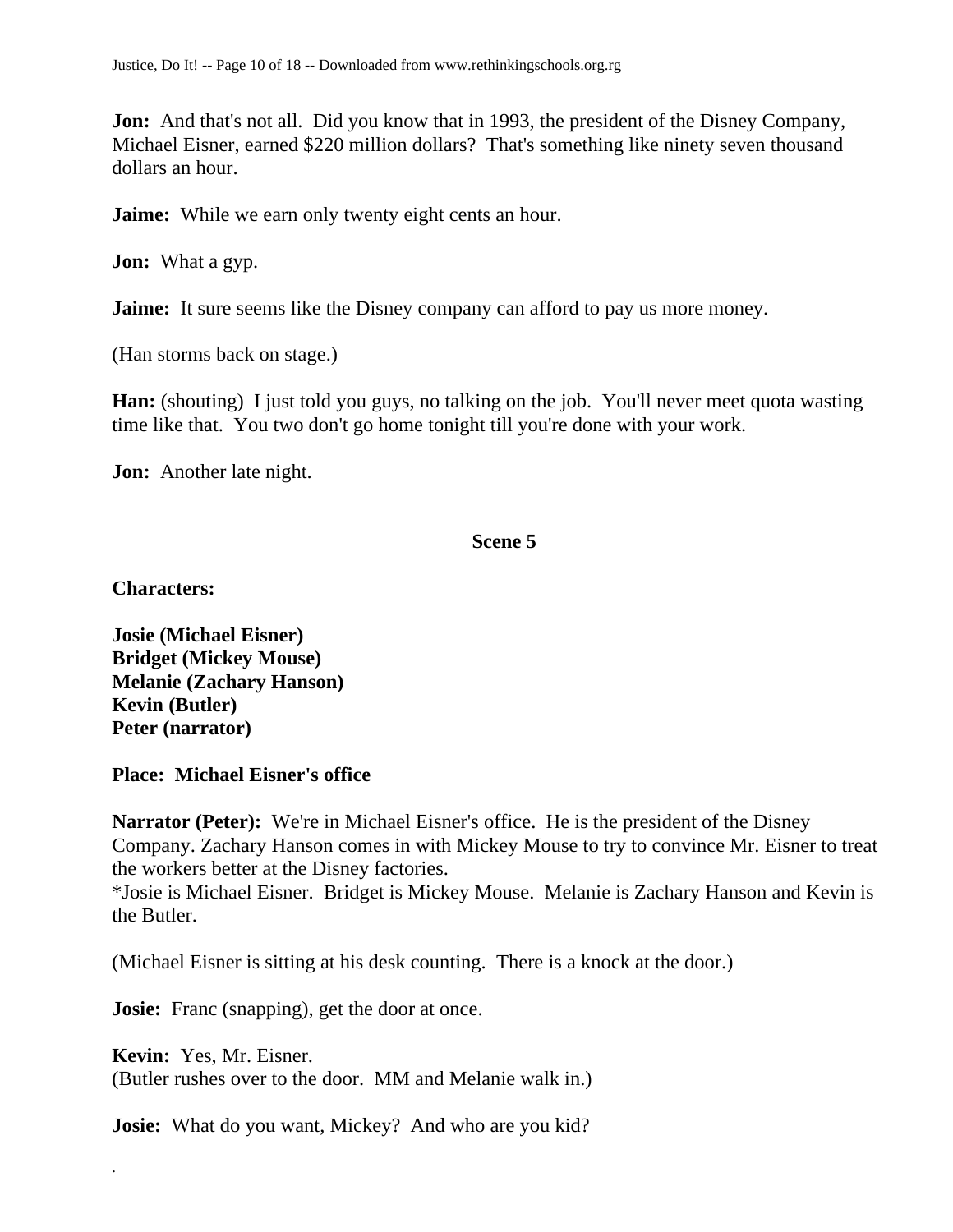**Bridget:** Mr. Eisner, Sir, I'm here to talk to you about something important and rather urgent.

**Melanie:** As the head of this company, you are responsible for a very serious and bad situation. We are both really concerned. We always thought Disney made people happy, but now we know Disney is also causing a lot of suffering.

**Josie:** What on earth are you babbling about?

**Bridget:** Mr. Eisner, do you know who's making the 101 Dalmatians Disney pajamas?

**Josie**: Of course I do. Do you think I'm stupid? Some people off in Haiti, wherever that is, are making those jazzy PJs and they sure are glad to have a job. (turns to Butler) And Franc, bring me a glass of water.

**Kevin:** Yes, Sir. (Butler pours Mr. Eisner a glass of water and brings it to him.)

**Josie:** And who's the kid?

.

**Melanie:** My name is Zachary Hanson Don't you know me? Anyway, I'm here to tell you that lots of people out there in this country, many of them kids, are very angry about how the workers in your factories are treated.

**Bridget:** Do you know that the workers are working in steaming hot, dirty factories? The air is filled with dust. They work very long hours and are not paid a living wage.

**Josie:** What's this about living wage? They're paid the legal minimum wage for their country.

**Melanie:** But the people in Haiti can't live on the minimum wage. We were down there in Haiti and saw how they live.

**Bridget:** They live in horrible little shacks and barely have enough food to eat. Their lives are nothing like ours.

**Melanie:** But they're people just like us and they want decent lives. They want to be able to feed their kids and send them to school.

**Bridget:** We're so rich compared to them. It's so sad and we feel responsible. And I'm tellin' ya, Mr. Eisner, I'm not wearing these dumb ears (ripping off ears) or any of this costume anymore until things change.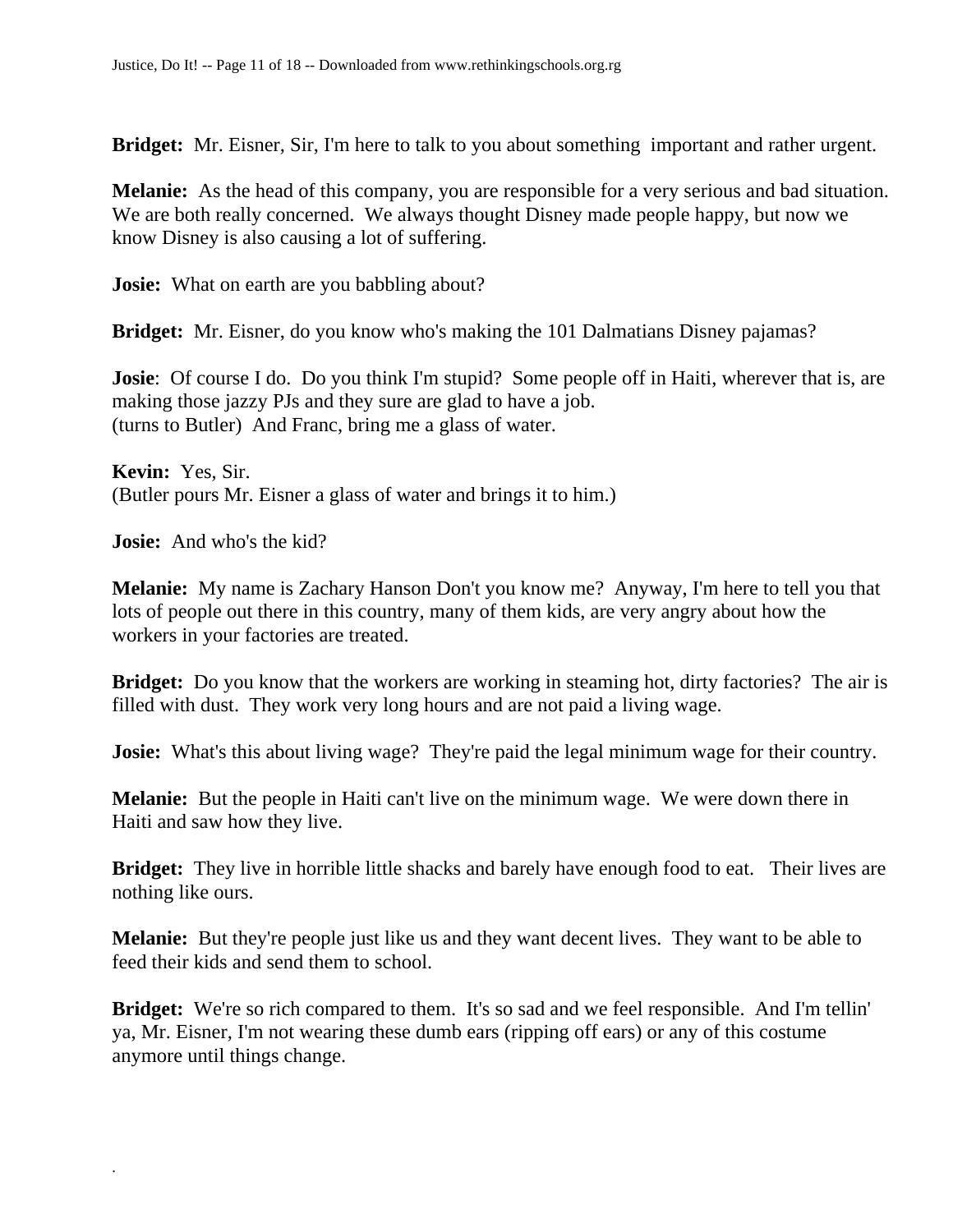**Melanie:** And I'm going to go out there and tell children and parents all over America to stop buying Disney products and seeing Disney movies until working conditions improve in all Disney factories.

**Bridget:** We cannot support a company that exploits its workers. Especially since Disney has been making record profits in recent years.

**Melanie:** You can well afford to pay those workers a living wage. You pay yourself millions of dollars a year.

**Scene 6**

**Characters:**

**Kevin Peter Han David (all workers) Jon (boss) Yukiko (narrator)**

**Place: Nike Factory**

**Narrator (Yukiko):** Now our play shifts to focus on Nike. We're in a Nike factory in Vietnam. \*Kevin, Peter, Han, and David are all workers. Jon is the boss.

**Han:** The working conditions in this factory are horrible. I can't take it anymore.

**David:** Neither can I.

.

**Kevin:** We only make 20 cents an hour. I'm barely even feeding myself on these low wages. We all have to work long, long hours just to survive. My wife and my teenagers are all working.

**Peter**: It's so unfair. We're human beings too.

**David:** Yeah, but we're not treated like humans. I'm dying of thirst already, but I'm sure the boss won't let me get a drink.

**Kevin:** Me too, but we're only allowed to get two drinks during our eight hour shift.

**Peter:** And we can only go to the bathroom once. This is torture.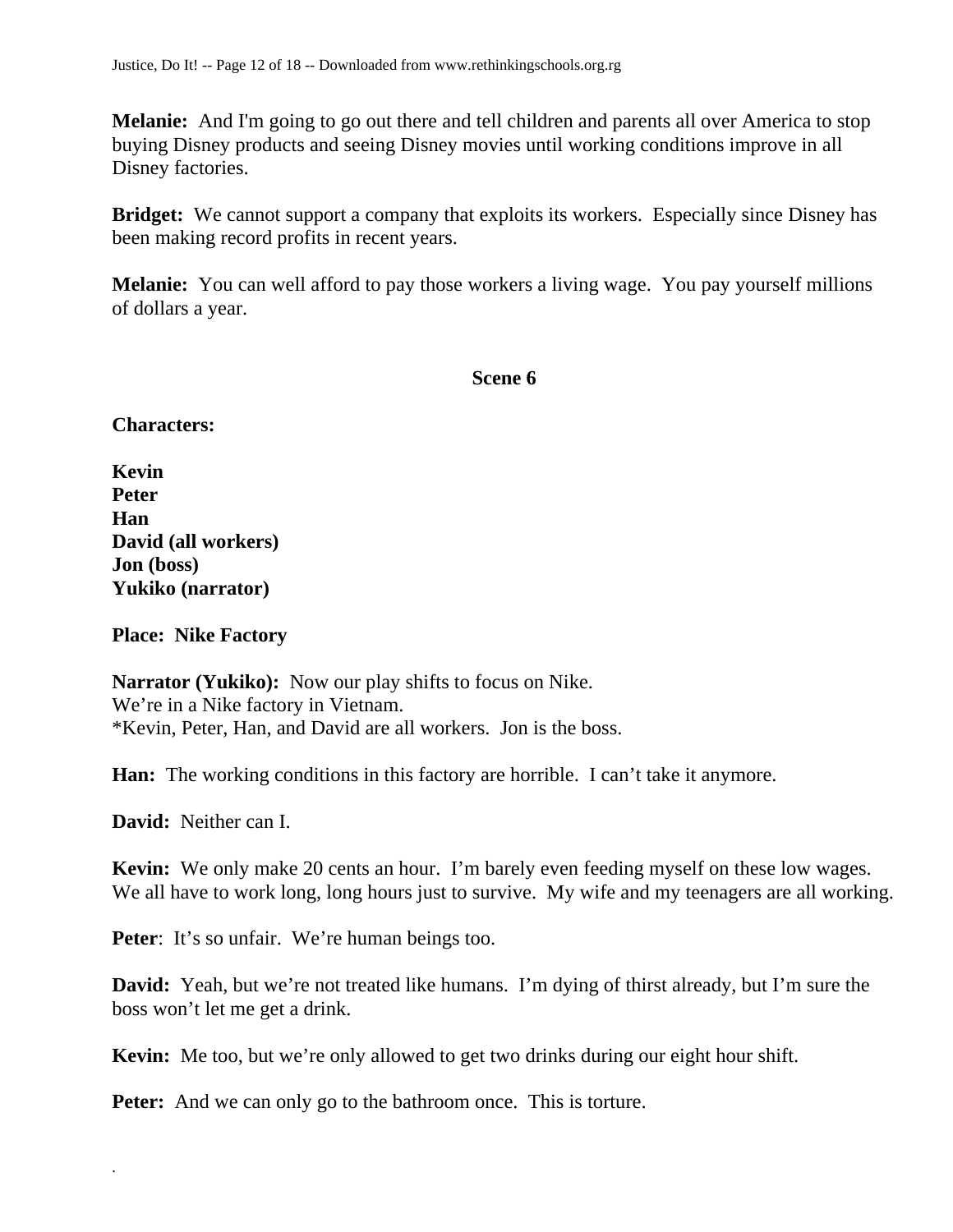**Han:** It is, but be glad they're not making us run out in the hot sun today.

**Kevin:** I know, did you hear about that. At another Nike factory across town the boss made a bunch of workers run around out in the boiling hot sun for one hour just because they didn't wear the regulation shoes to work.

**Peter:** Unbelievable!!

**David:** That's not all. I heard that another group of workers was forced to kneel with their hands in the air for an hour because they weren't working fast enough.

**Kevin:** Speaking of working fast enough, we better move it or we'll never reach our quota.

**Han:** I could only take 10 minutes for lunch because I have so much work to do today.

**David:** Same here. I only had time to eat a cup of rice. I'm so hungry.

**Peter:** By the way, did you know it costs the Nike Company only eight dollars to make a pair of Nike sneakers. And that's because they pay us so little.

**Han:** Eight dollars? Do you know what these sneakers sell for in the United States? **David:** No, how much?

**Han:** They sell for more than eighty dollars.

**David:** Wow, so somebody's making a ton of profit from our sweat and blood.

**Kevin:** That somebody is the head of Nike and the Nike shareholders.

**Jon:** (comes rushing in with a sneaker in his hands) Look at this sneaker that just came off of your assembly line. It's terrible. You're all talking and not paying attention to your work. Poor quality work is unacceptable. (begins hitting the workers with the sneaker.)

**Workers:** !!!!!!!!

#### **Scene 7**

**Characters:**

.

**Alex (Michael Jordan) Mark (Tiger Woods) Jessica (Michael Jordan's daughter, Jasmine) Gina (Daughter's friend)**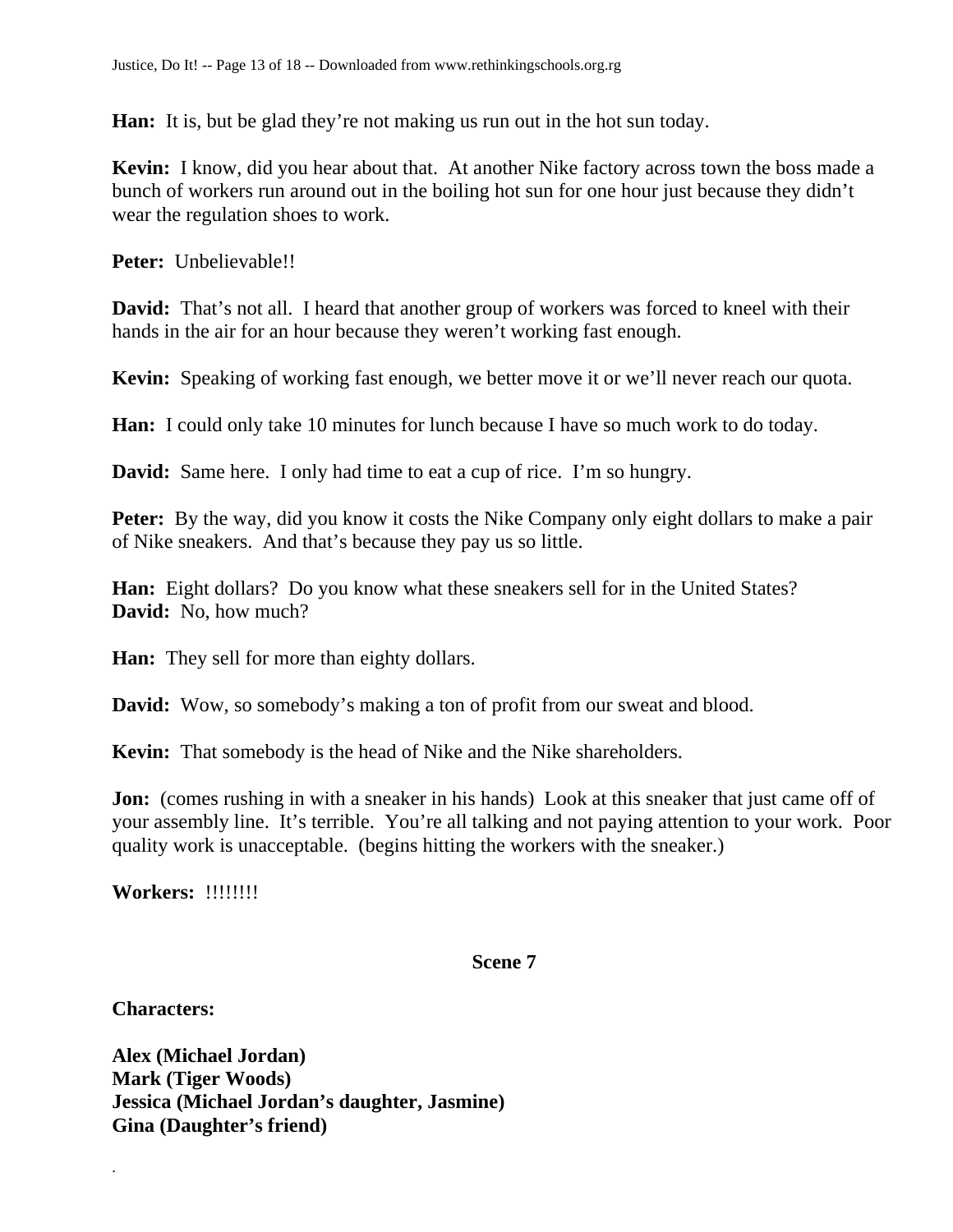# **Han (narrator)**

## **Place: Michael Jordan's Mansion**

**Narrator (Han):** We're in the home of Michael Jordan. As you may know, Michael Jordan endorses Nike and gets paid \$ 20 million a year for this. \*Michael Jordan is played by Alex, Tiger Woods, the famous golfer, is played by Mark, Jessica plays Michael Jordan's daughter and Gina plays her friend.

(Michael Jordan is shooting hoops when Jasmine and her friend come home.)

**Jessica:** Guess what, Dad, we were learning about you in school today.

**Alex:** The gym teacher's talkin' about me again? I love that guy.

**Jessica:** No, Daddy, not exactly. We were learning about you in social studies and it was pretty embarrassing.

**Gina:** Yeah, the teacher said you earn twenty million dollars a year endorsing Nike.

**Alex:** Yeah, so. I'm responsible for makin' Nike the hottest sneaker around.

**Jasmine**: While the workers who make Nike sneakers get paid hardly anything.

**Gina:** And their bosses treat them like dirt, hitting them across the head with sneakers, not letting them get drinks or go to the bathroom.

**Alex:** I don't believe a word of it. And since when is your teacher an expert on Nike stuff. Where are these things (pointing to his sneakers and hat) made anyway?

**Jasmine:** Most Nike products are made in Indonesia, China and Vietnam. The people are very poor there and Nike takes advantage of them.

**Alex:** It's not my problem!

(there's a knock on the door. Tiger Woods comes strolling in.)

**Alex:** Hey Tiger. You come by to help me with my stroke?

**Mark:** Sure thing, Mike.

.

**Gina:** We learned about you, too in school today, Tiger.

**Mark:** What's the kid talkin' about?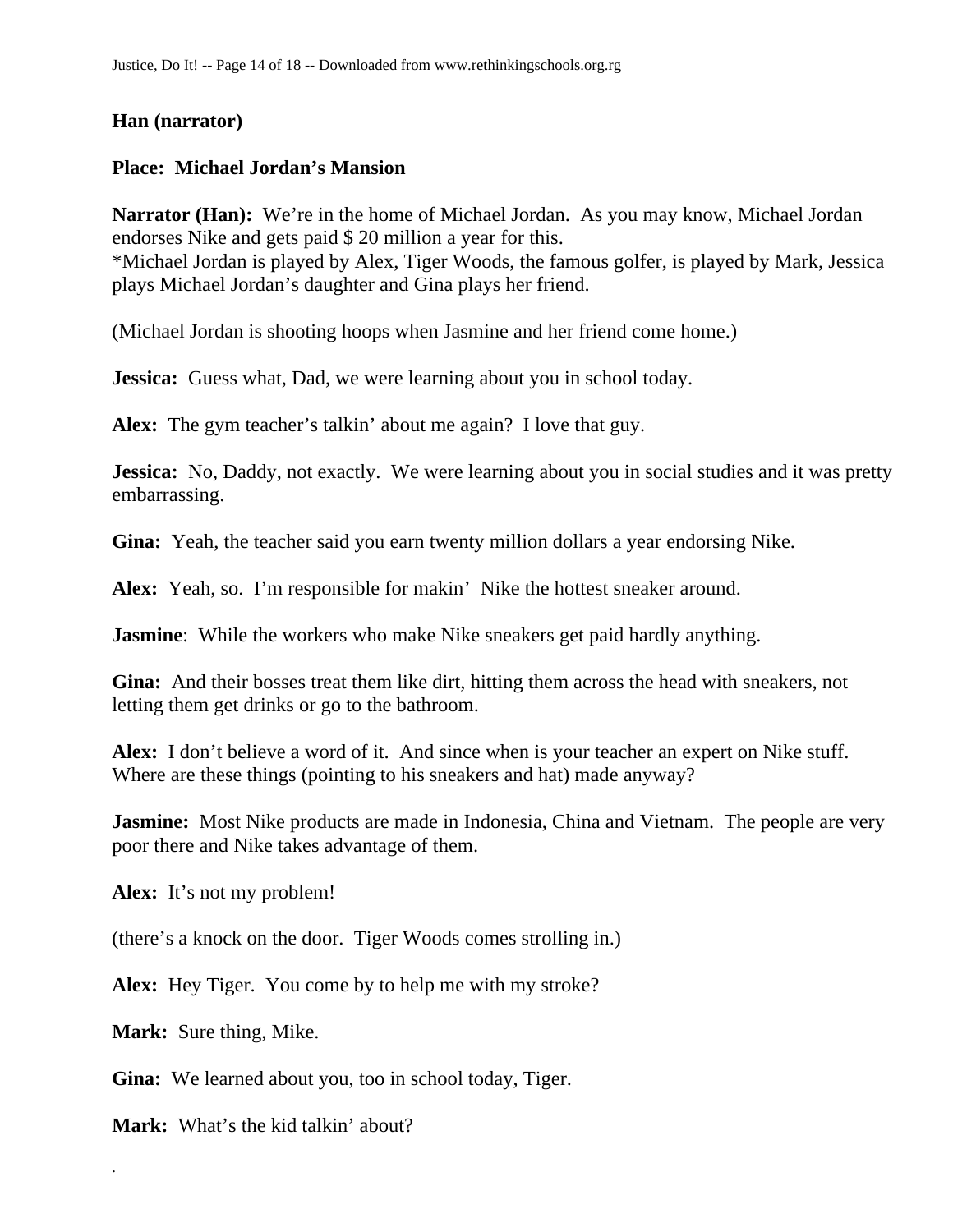Alex: Oh, pay no attention to them. They're learnin' some lies in school.

**Jessica:** Dad, my teacher has all sorts of articles and reports and other information about what goes on in Nike factories. People have been going there and doing investigations.

**Tiger:** Oh, you're talkin' about Nike. I just love that company. Did you know I just signed a contract with them. They're goin' to pay me eight million bucks a year just to wear their clothes. Now I can buy a mansion just as big as yours.

**Gina:** Well, did you know, Tiger, that people are suffering because of Nike? They treat their workers terribly.

**Jessica:** That's why our class wrote these letters to you guys (handing them each a few letters) to try to convince you to do the right thing. Come on, Dad. Just do it.

**Alex:** (Alex reads a few letters and them tosses them into the hoop.)

 I'm not gonna stand for this disrespect, Young Lady. If it weren't for the twenty million bucks Nike pays me each year, you wouldn't have all your fancy clothes, and vacations and servants and all that.

**Jessica:** I'd be happy with a lot less, Dad. I just want the world to be a better place and for people to be treated right.

**Tiger:** (Reads a few letters and then hits them off a tee.) This is a bunch of junk. I can't believe what they're teachin' you kids at school. (While Tiger says the above, Mike hits a letter off the tee. Tiger sees that and says:)

**Tiger**: Nice stroke, Mike.

**Mike**: Thanks, Tiger.

.

**Gina:** They're teachin' us to care about justice and not to just care about ourselves and havin' tons of money.

**Jessica:** They're teachin' us to care about others and to work to make the world more fair, things you guys obviously never learned about.

(Alex and Mark walk off stage together.)

**Alex:** I'm gonna have to have a talk with that teacher.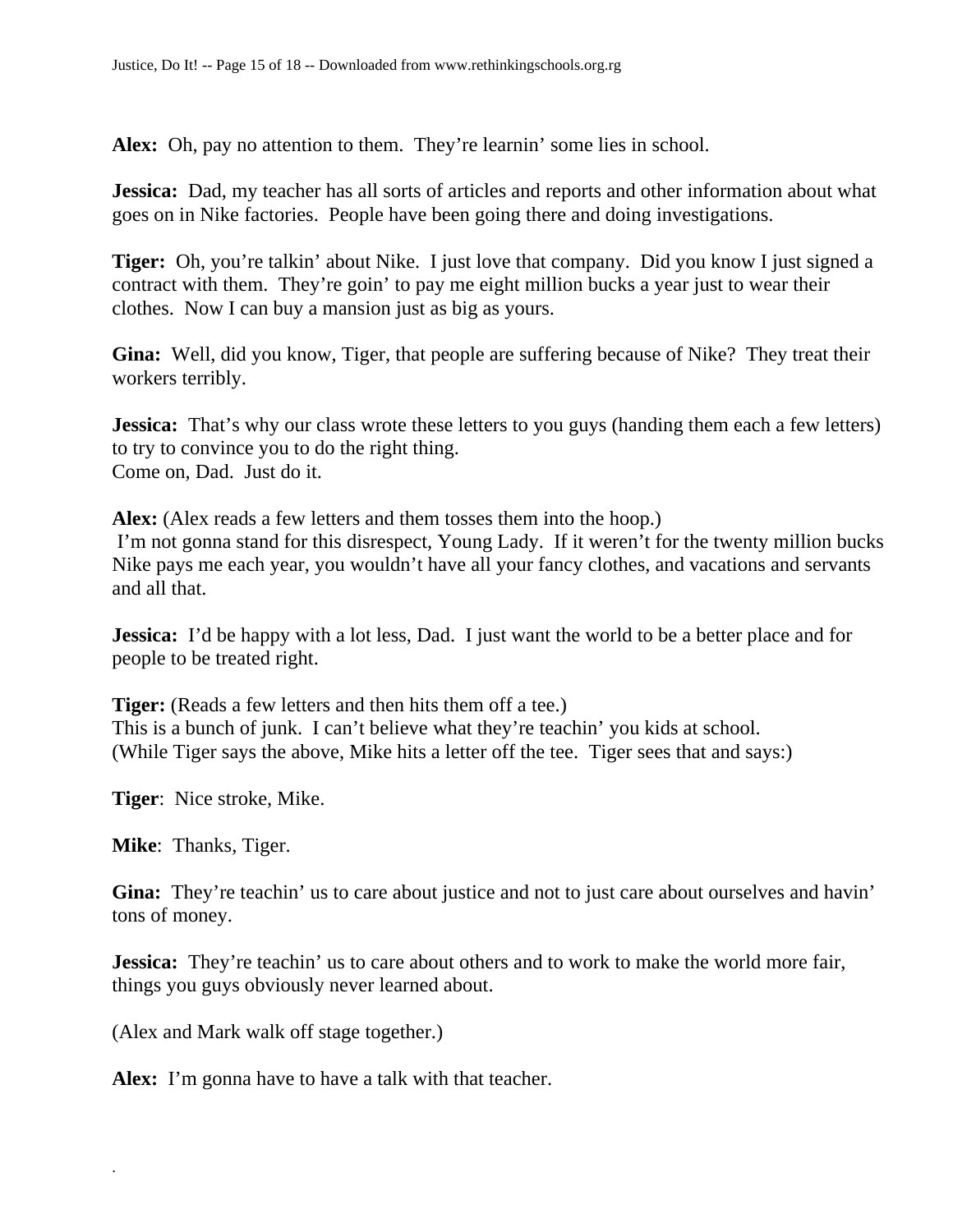## **Scene 8**

## **Characters:**

**Larry (Phil Knight) Peter (shareholder) Jon (narrator)**

## **Place: Nike Headquarters**

**Narrator (Jon):** We're at Nike Headquarters in Beaverton, Oregon. Larry plays Phil Knight who is the president of Nike and Jaime plays a person who owns Nike stock. This is a shareholders meeting.

Larry: Hello, and welcome to the annual Nike shareholders meeting. This has been a great year for Nike. (Crowd cheers wildly.)

Larry: We've now got the two hottest sports figures in America, hey, in the world, endorsing Nike: Michael Jordan and Tiger Woods. (Crowd cheers wildly.)

Larry: And we've got a sure fire new advertising campaign going aimed at getting more girls to wear Nike stuff. (Crowd cheers wildly.)

Larry: Nike continues to make record profits. Yes, we're literally rakin' it in, folks (Crowd cheers wildly.)

**Peter:** (shouting) No Nike. Nike stinks.

**Larry:** Who said that?

**Peter:** (standing) I did, sir. I have a riddle for you, Mr. Knight.

**Larry:** What is it?

**Peter:** What do you call a swoosh that's sweating?

Larry: Is this some kind of a stupid joke?

**Peter:** No, it's not. I'm very serious. A sweating swoosh is a Nike sweatshop.

**Larry:** A Nike sweatshop?

.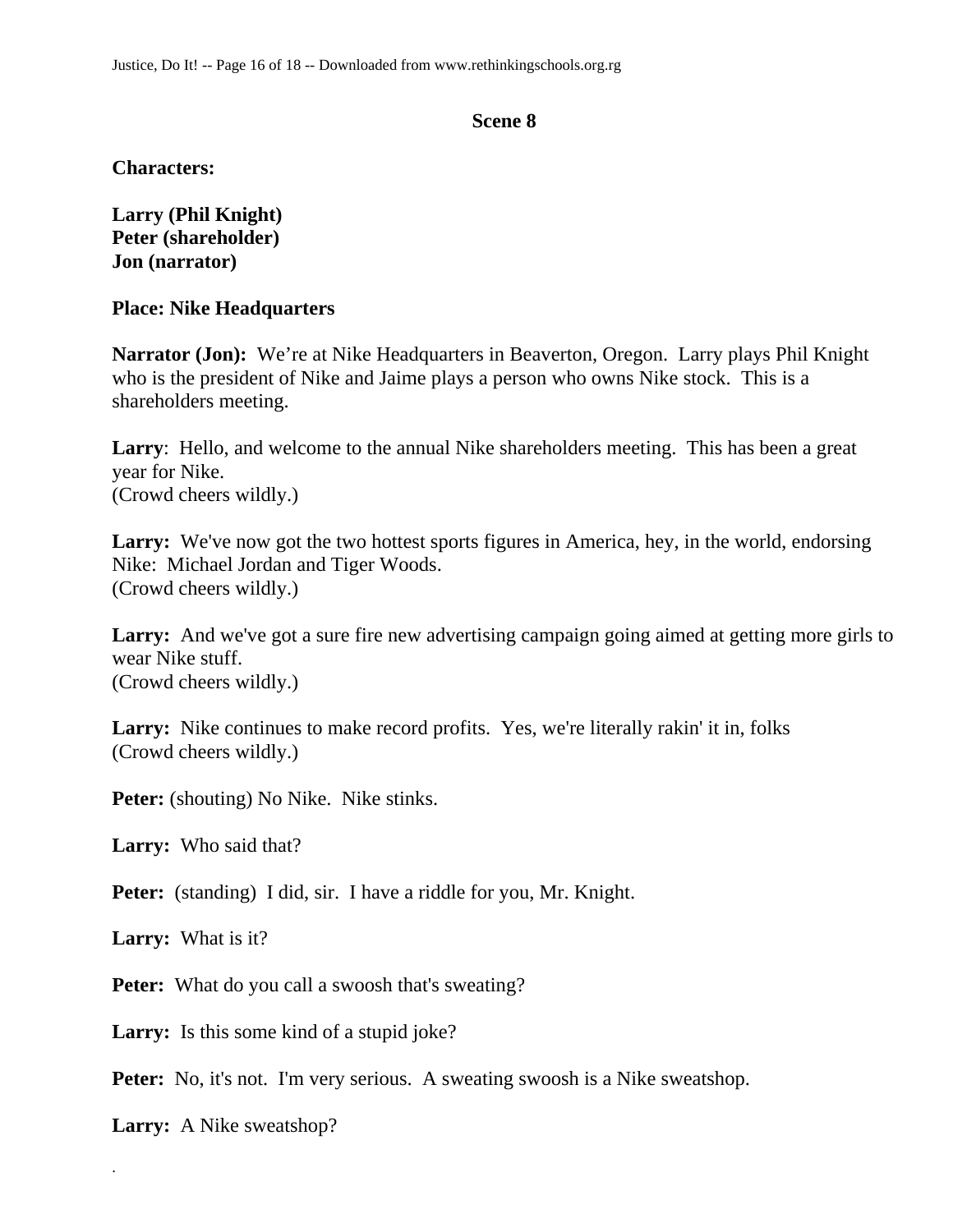**Peter:** Yeah, I've been doing a bit of research and have discovered that Nike products are being made in the Third World under sweatshop conditions. Workers are crowded into hot and dusty factories, forced to work like crazy and paid badly.

Larry: Yeah, sure. Security, get this loony out of here at once.

**Peter:** (as he is being dragged away) This will not end here, Mr. Knight. There is a growing movement out there to make Nike into a more responsible company or put you out of business. The choice is yours.

Larry: Huh, I'm certainly not going to lose any sleep over this tonight.

## **Scene 9**

**Hawes Playground**

**characters:**

**Mark Han Victoria Jon**

.

**Han:** Wow, that's really depressing. I had no idea that Nike and Disney stuff was made under such bad conditions.

**Victoria:** Yeah, I feel really bad for those workers. I never even thought about who made the stuff I buy before seeing this play.

**Jon:** Me either, nobody does. That's why our class wanted to do this play for the school.

**Han:** Where did you get all of your information? How do we know this is true?

**Jon:** We did lots of research. We got information off the Internet and from lots of newspapers like the Bergen Record and New York Times. We also saw two TV news shows on this: 48 Hours and Dateline NBC.

**Victoria:** But what about the other side of the story? What about Nike and the Disney Company's point of view?